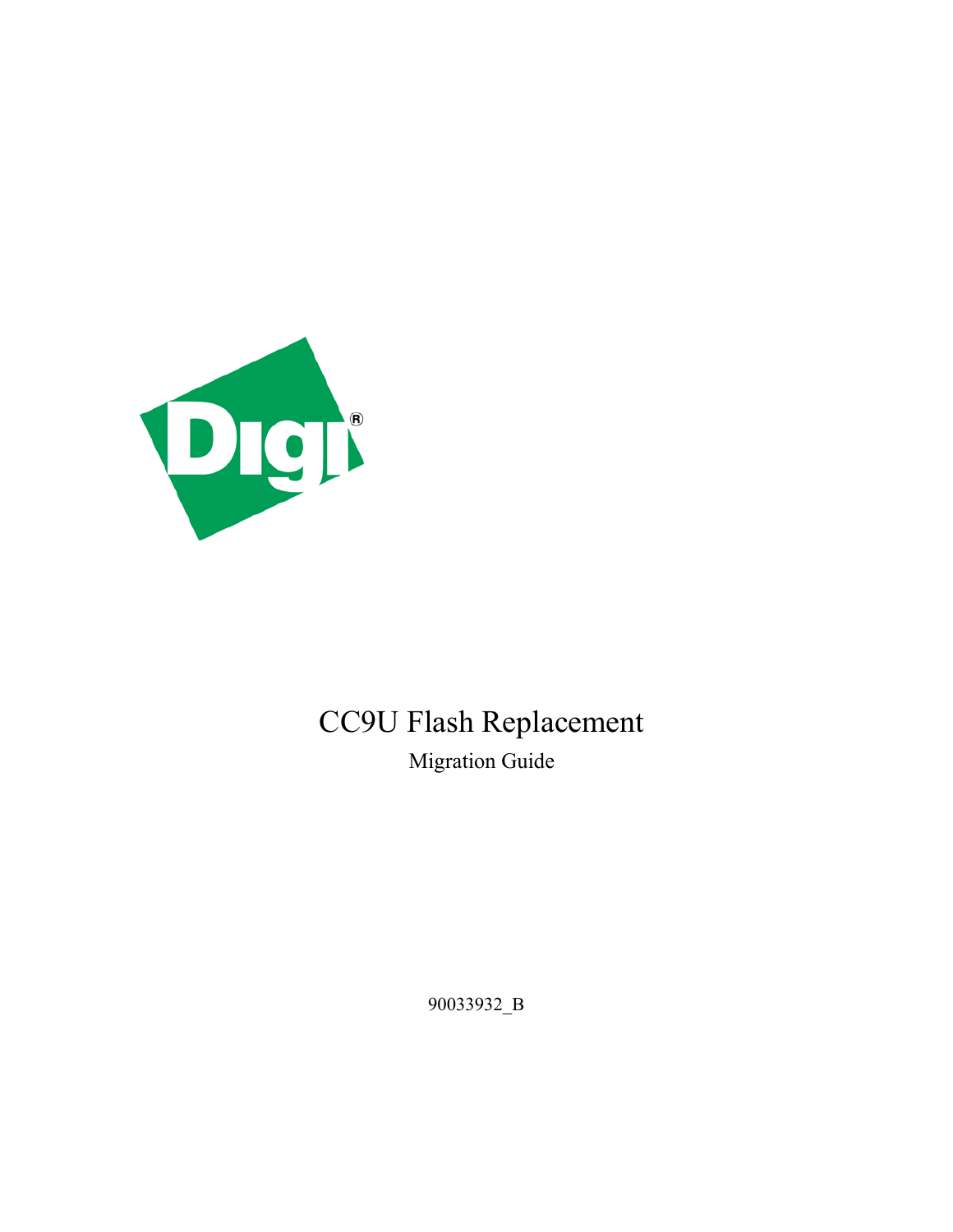## <span id="page-1-0"></span>**1 Document History**

| Date       |   | Version   Change Description |
|------------|---|------------------------------|
| 05/29/2009 | A | Initial entry/outline        |
| 05/07/2010 | B | Updated to U-Boot 1.1.4      |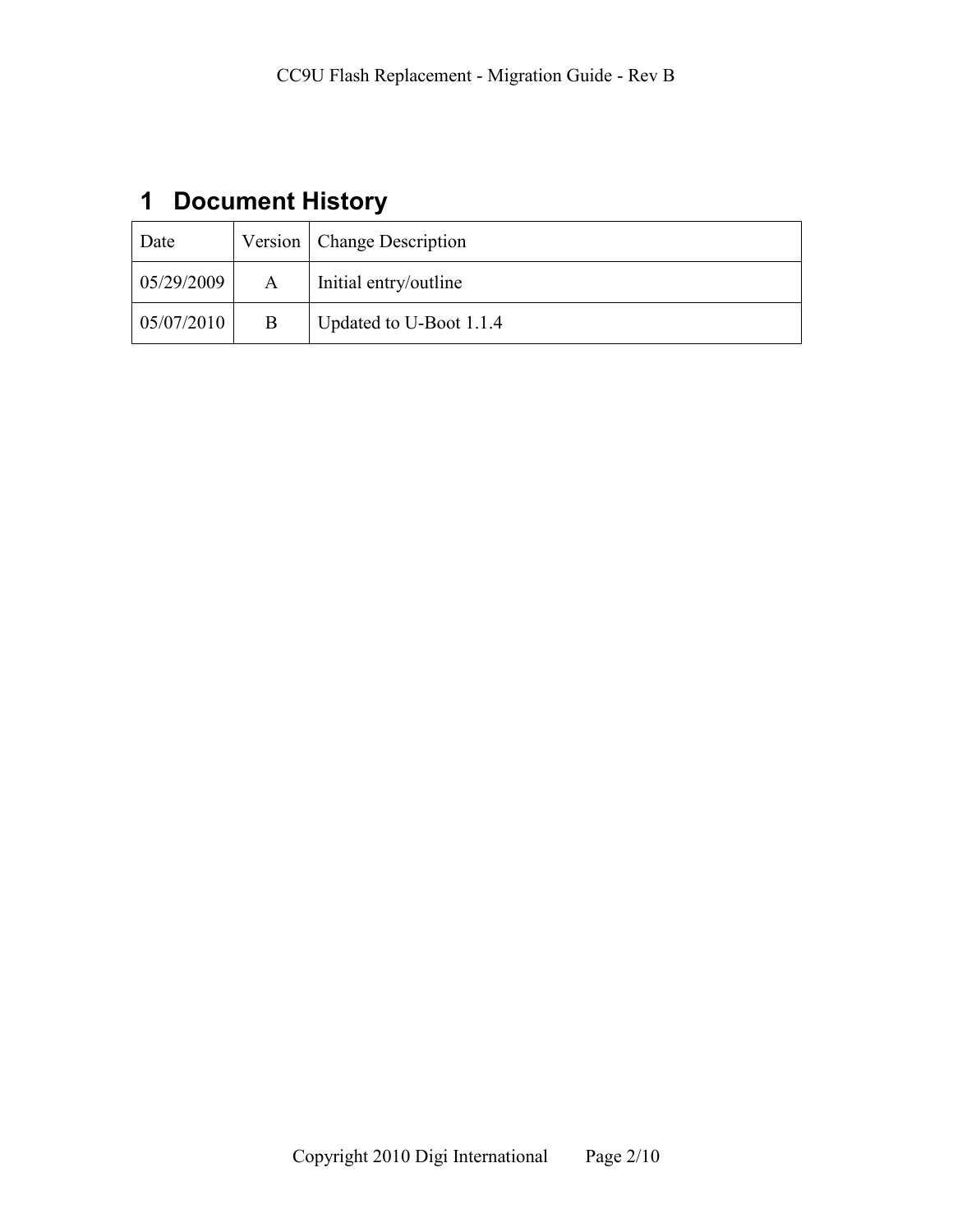## <span id="page-2-0"></span>2 Table of Contents

| 1              |     |  |  |  |  |  |  |
|----------------|-----|--|--|--|--|--|--|
|                |     |  |  |  |  |  |  |
| 3              |     |  |  |  |  |  |  |
| $\overline{4}$ |     |  |  |  |  |  |  |
| 5              |     |  |  |  |  |  |  |
|                | 5.1 |  |  |  |  |  |  |
|                | 5.2 |  |  |  |  |  |  |
|                | 5.3 |  |  |  |  |  |  |
| 6              |     |  |  |  |  |  |  |
| 7              |     |  |  |  |  |  |  |
|                | 71  |  |  |  |  |  |  |
|                | 7.2 |  |  |  |  |  |  |
|                | 7.3 |  |  |  |  |  |  |
| 8              |     |  |  |  |  |  |  |
|                | 8.1 |  |  |  |  |  |  |
|                | 8.2 |  |  |  |  |  |  |
| 9              |     |  |  |  |  |  |  |
|                | 9.1 |  |  |  |  |  |  |
|                | 92  |  |  |  |  |  |  |
|                | 9.3 |  |  |  |  |  |  |
|                |     |  |  |  |  |  |  |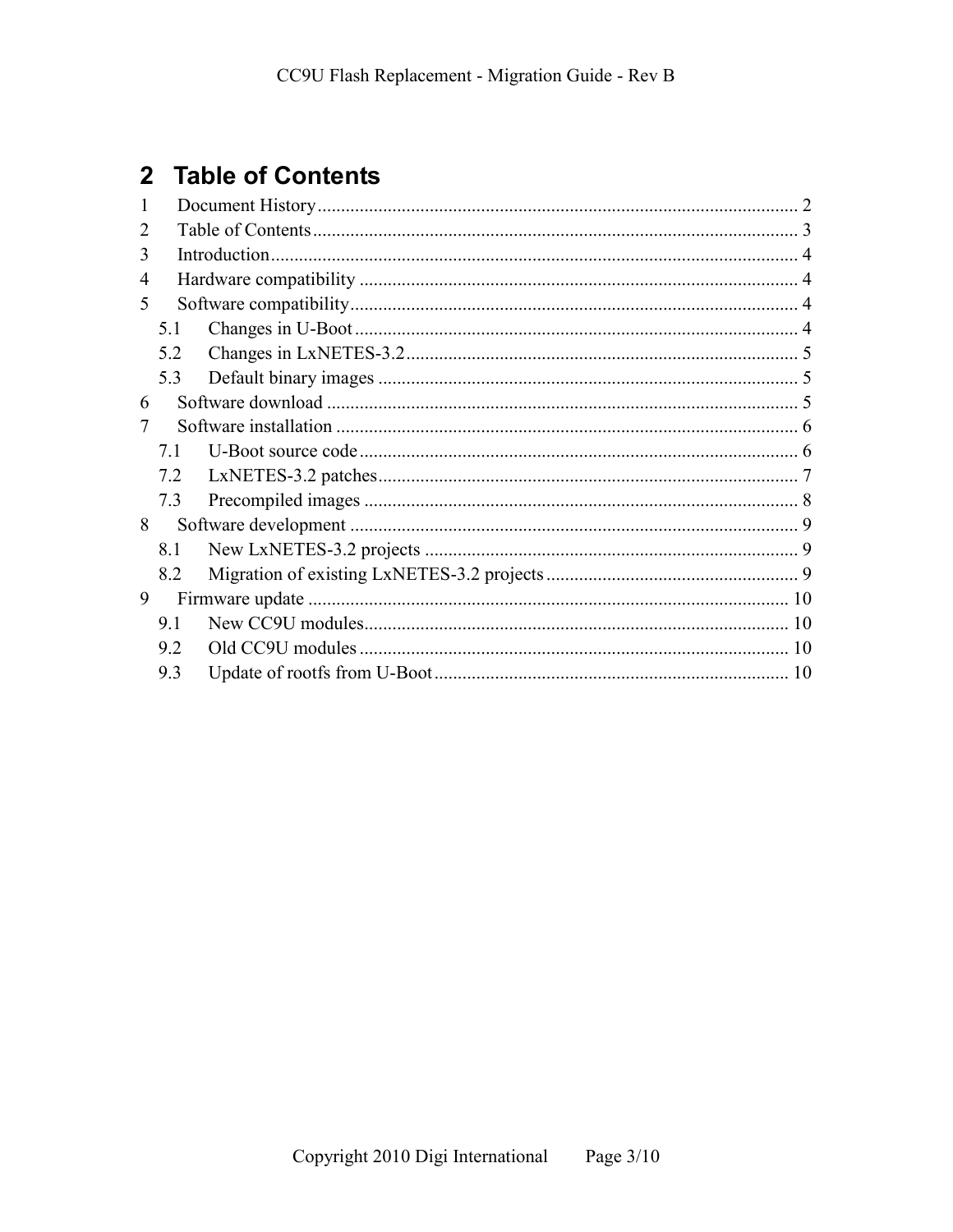### <span id="page-3-0"></span>**3 Introduction**

CC9U modules (former UNC90) manufactured until November 2009, populate a 16MiB NOR Flash chip S29GL128M90TFIR1 by manufacturer SPANSION.

SPANSION announced that this Flash chip is End Of Life (EOL) and no longer being manufactured.

Digi has selected two compatible NOR Flash models to substitute the current one on new CC9U modules:

- NUMONYX M29W128GH
- SPANSION S29GL128P

NUMONYX is a semiconductor company founded in 2008 by Intel and STMicroelectronics.

**DIGI STRONGLY RECOMMENDS YOU TO CAREFULLY READ THE PRESENT MIGRATION GUIDE TO PROPERLY SUPPORT THE NEW FLASH CHIP OF CC9U MODULES IN OLD AND NEW DEVELOPMENTS.**

### <span id="page-3-1"></span>**4 Hardware compatibility**

From the hardware perspective, the new Flash chip is fully compatible and no hardware modifications are required.

## <span id="page-3-2"></span>**5 Software compatibility**

The main difference between the new Flash and the old one is that the new part has 128K erase-block size, while the old part has 64K erase-block size. The new Flash with its different erase-block size requires some software modifications to be done on U-Boot boot loader and also on LxNETES-3.2.

### <span id="page-3-3"></span>*5.1 Changes in U-Boot*

The U-Boot source tree has been completely updated to version 1.1.4. The major changes in this version for the CC9U are:

- Added support for the new flash chips
- Faster boot: doesn't require pre-loader.
- Addition of some new commands like dboot, update, envreset
- Use bit banging I2C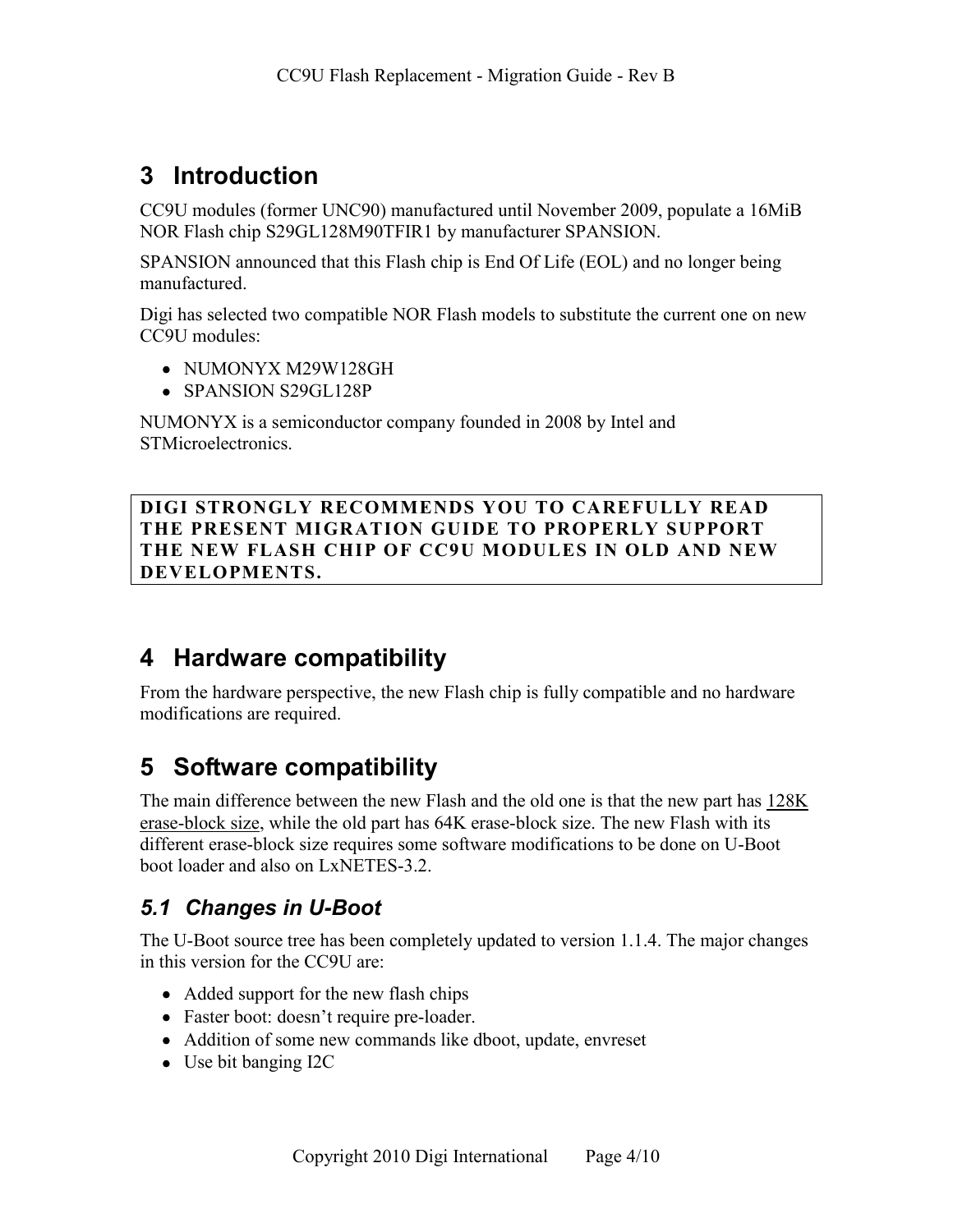CC9U Flash Replacement - Migration Guide - Rev B

If you are developing a customized U-Boot boot loader image for CC9U modules, you will need to download and install the new U-Boot 1.1.4 source code to generate a customized U-Boot which supports the new flash. If you did changes in the past to the U-Boot code, you will need to merge those changes in the new source tree.

#### **You don't need to download the U-Boot source code if not developing a customized U-Boot boot loader.**

File:

• CC9U UBOOT114 SRC A.zip

#### <span id="page-4-0"></span>*5.2 Changes in LxNETES-3.2*

The kernel needed several patches to support the new flash and work with the new U-Boot:

- Added support for the new flash chips
- Fix reading of environment variables during IP auto-configuration from EEPROM

Files:

- CC9U LX32 FLASH PATCH 80010022 A.zip
- CC9U LX32 IPCONFIG.zip

#### <span id="page-4-1"></span>*5.3 Default binary images*

New U-Boot, Kernel and Rootfs binary images have been created basing on the new U-Boot and LxNETES-3.2 code.

Files:

- CC9U UBOOT114 BIN 82002254 A.zip
- CC9U LX32 IMAGES.zip

### <span id="page-4-2"></span>**6 Software download**

To get the new software source code and compiled binaries please go to <http://www.digi.com/support> for ConnectCore 9U and patches, or use the links below to download the following files:

- [http://ftp1.digi.com/support/patches/](http://ftp1.digi.com/support/patches/CC9U_LX32_FLASH_PATCH_80010022_A.zip)CC9U\_LX32\_FLASH\_PATCH\_80010022\_A.zip
- [http://ftp1.digi.com/support/patches/](http://ftp1.digi.com/support/patches/CC9U_LX32_IMAGES.zip)CC9U\_LX32\_IMAGES.zip
- [http://ftp1.digi.com/support/patches/](http://ftp1.digi.com/support/patches/CC9U_LX32_IPCONFIG.zip)CC9U\_LX32\_IPCONFIG.zip
- [http://ftp1.digi.com/support/patches/](http://ftp1.digi.com/support/patches/CC9U_UBOOT114_BIN_820002254_A.zip)CC9U\_UBOOT114\_BIN\_82002254\_A.zip
- [http://ftp1.digi.com/support/patches/](http://ftp1.digi.com/support/patches/CC9U_UBOOT114_SRC_A.zip)CC9U\_UBOOT114\_SRC\_A.zip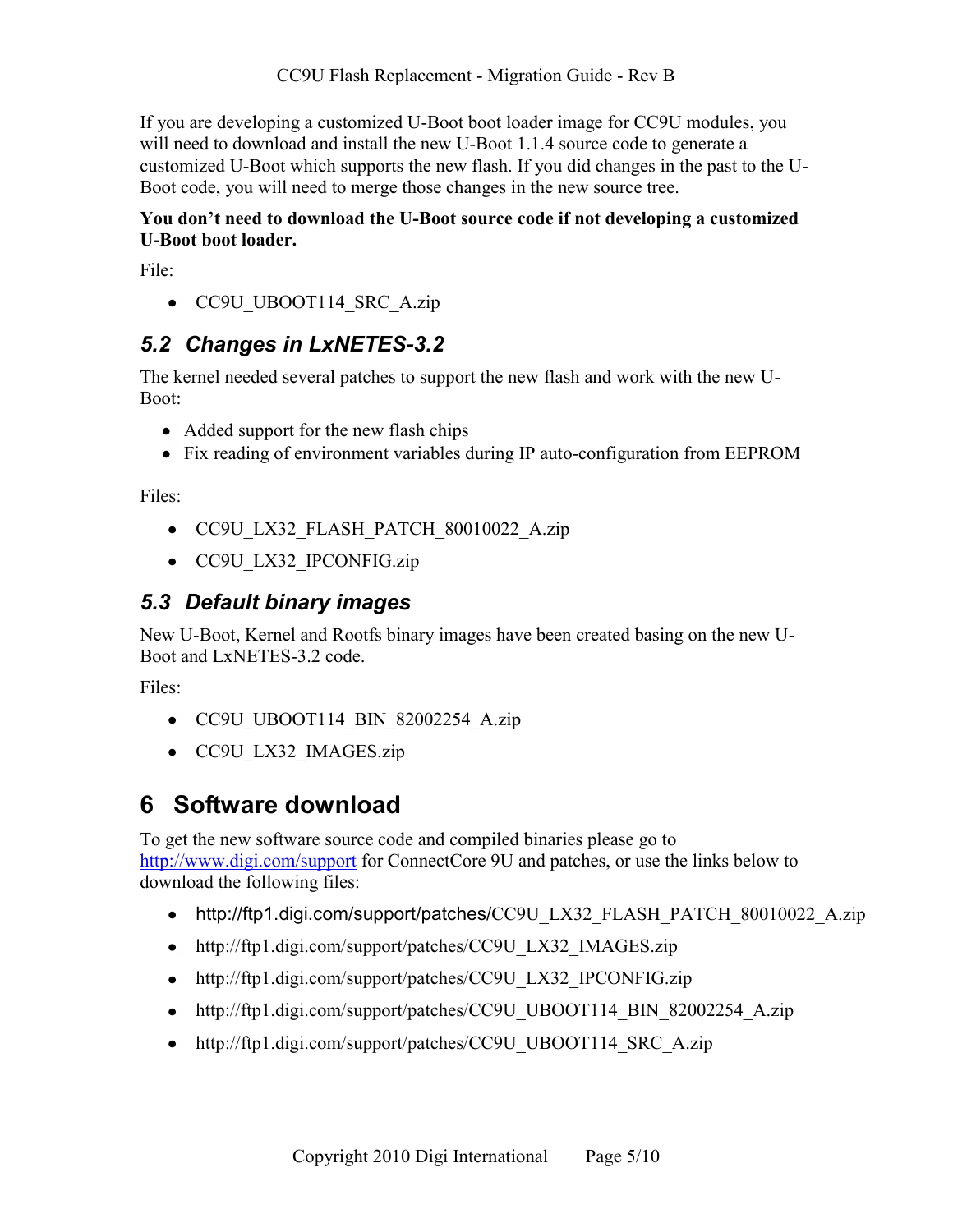### <span id="page-5-0"></span>**7 Software installation**

The following topics contain details about the installation of the patches, the creation of LxNETES-3.2 projects for the new modules, the migration of existing LxNETES-3.2 projects, and the support for old modules.

#### <span id="page-5-1"></span>*7.1 U-Boot source code*

If you are developing a customized U-Boot boot loader image for CC9U modules, you will need to install the new U-Boot 1.1.4 source code to generate a customized U-Boot which supports the new flash.

#### **You can skip this topic if not developing a customized U-Boot boot loader.**

Uncompress the U-Boot source code (for example into your \$HOME folder):



```
$ cd ~
$ unzip CC9U_UBOOT114_SRC_A.zip
```
This will create a folder called U-Boot with the new source code.

To build U-Boot, you must have the U-Boot toolchain installed (U-Boot toolchain is provided in the LxNETES-3.2 CD-ROM).



*Contrary to what the README in LxNETES-3.2 CD-ROM states, it is recommended to install the toolchain out of the U-Boot source tree. The U-Boot make clean process is known to delete part of the toolchain files if installed inside the same folder.*

For the instructions in this guide, it is assumed that the U-Boot toolchain from LxNETES-3.2 CD-ROM is installed into your \$HOME folder:



\$ **cd ~/** \$ **tar xvzf \$CDROM/upstream/toolchain-uboot.tar.gz**

This will uncompress the toolchain into a folder called *toolchain*.

To build U-Boot for the CC9U module do the following:



```
cd ~/U-Boot
   $ export PATH=~/toolchain/bin:$PATH
$ make unc90dev_config
$ make
```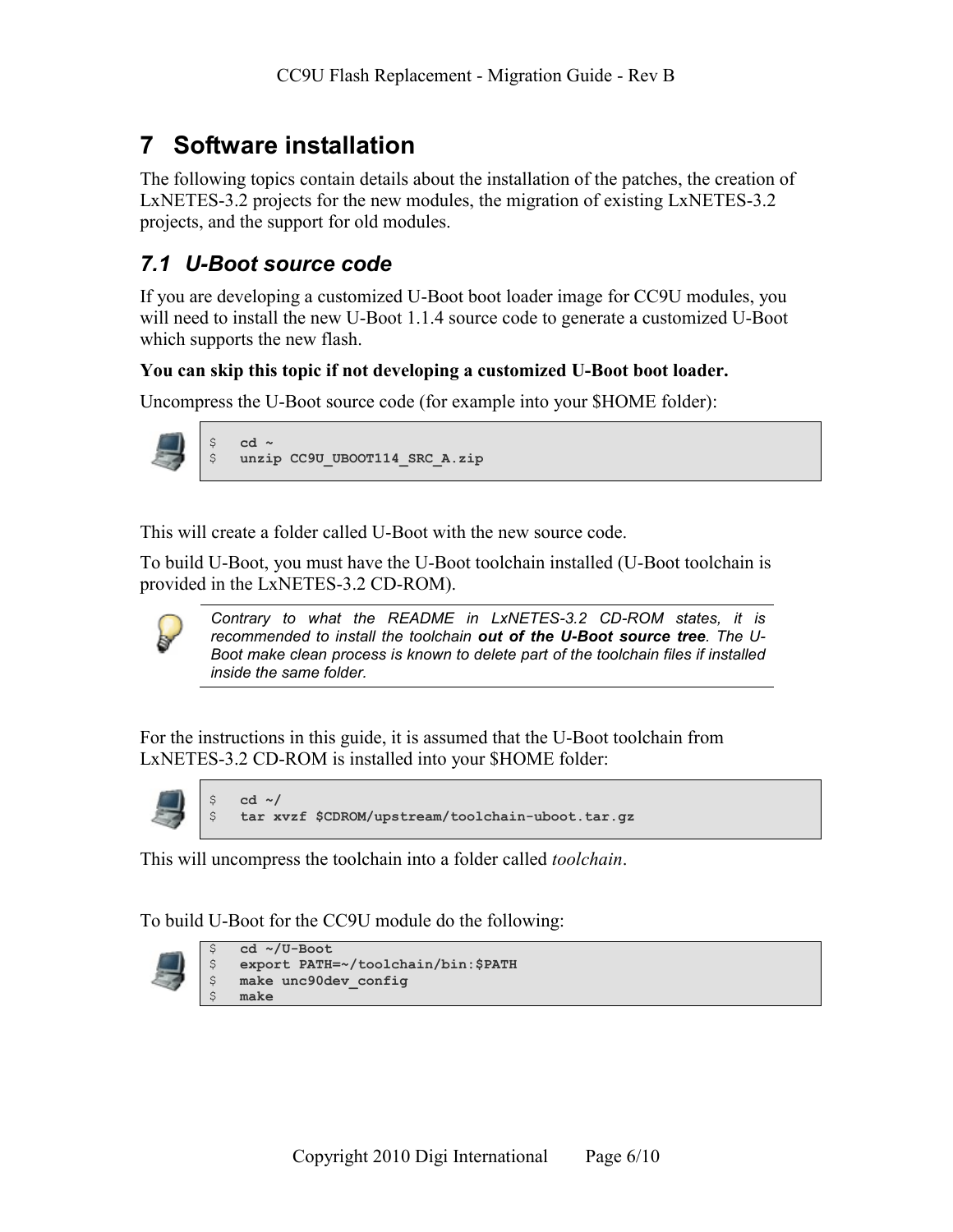

**IMPORTANT NOTE: It is needed that the Flash partitions are aligned to 128K sectors (0x20000) when using the new flash.** 

**The default addresses for erasing and flashing U-Boot, rootfs, and kernel, are already aligned, but if you modify them, please check that start addresses and sizes of U-Boot scripts** *cfu, cfk, cfr, wfu, wfk,* **and** *wfr* **are a multiple of 128K.**

As a result of the build process, a binary image called **u-boot-un90dev.bin** will be created.

#### <span id="page-6-0"></span>*7.2 LxNETES-3.2 patches*

Uncompress the ZIP files in a temporary folder:



\$ **cd /tmp** \$ **unzip CC9U\_LX32\_FLASH\_PATCH\_80010022\_A.zip** unzip CC9U\_LX32\_IPCONFIG.zip

These ZIP files contain patches for the kernel, one each:

**CC9U\_LX32\_FLASH\_PATCH\_80010022\_A.patch:** contains the code for supporting the new flash chips. This is the list of files that will be patched:

> *Makefile.in configure.ac linux/drivers/mtd/chips/cfi\_probe.c linux/drivers/mtd/chips/cfi\_util.c linux/include/linux/mtd/cfi.h*

**CC9U\_LX32\_IPCONFIG.patch**: contains ipconfig fixes for compatibility with new U-Boot 1.1.4. This is the list of files that will be patched: *linux/net/ipv4/ipconfig.c*

To install the patches, go into the LxNETES-3.2 installation directory and execute the following commands:



\$ **cd ~/LxNETES-3.2** \$ **patch -p1 < /tmp/CC9U\_LX32\_FLASH\_PATCH\_80010022\_A.patch** \$ **patch -p1 < /tmp/CC9U\_LX32\_IPCONFIG.patch**

If you get any conflict during the patch process, you might have custom modifications to any of the patched files that the program cannot resolve. If this happens, you will need to open the conflicting patch file with an editor and merge the changes by hand to your LxNETES-3.2 installation.

After installing the patches, execute *autoconf* to generate a new *configure* script (tested with autoconf  $v2.65$ ):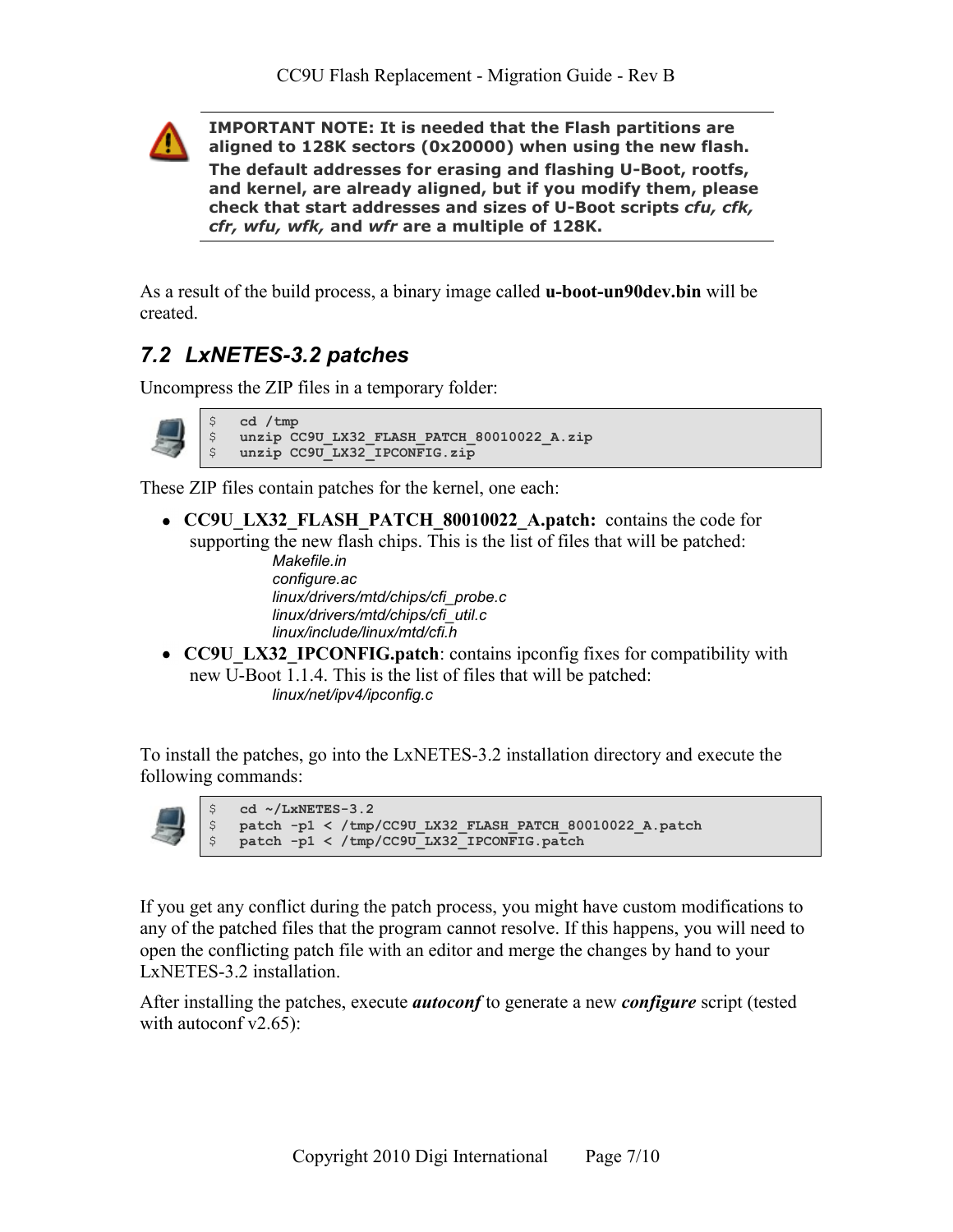

\$ **cd ~/LxNETES-3.2** \$ **autoconf**

With these patches, any **newly created** LxNETES-3.2 project will support the flash of the new CC9U modules. Migration of existing projects is explained later in this document.



**IMPORTANT NOTE: It is needed that the Flash partitions are aligned to 128K sectors (0x20000).** 

**The default partition table is already aligned, but if you have modified it, please check that all partitions start addresses and sizes are a multiple of 128K.**

#### <span id="page-7-0"></span>*7.3 Precompiled images*

The file *CC9U\_UBOOT114\_BIN\_82002254\_A.zip* contains the following binary images:

*u-boot-unc90dev.bin*: *U-Boot 1.1.4-CC9U-RevA* boot loader

This new U-Boot version boots faster than the old one, it uses I2C bit banging, and it implements some new commands.

U-Boot version *U-Boot 1.1.4-CC9U-RevA* comes already flashed in new manufactured modules which populate the new flash chip. Old modules can keep the old version *U-Boot 1.1.3 FS1a* or be upgraded to the new one.

The file *CC9U\_LX32\_IMAGES.zip* contains the following binary images:

*uImage-unc90dev*: Linux kernel image

This is the factory default kernel image prepared to work in the flash of the new CC9U modules. This kernel is also suitable for old modules.

*rootfs-unc90dev-128.jffs2*: JFFS2 root file system image with 128K erase-block size.

This is the factory default root file system image prepared to work in the flash of the new CC9U modules (with 128K erase-block size). **This image is not suitable for old modules**.

*rootfs-unc90dev-64.jffs2*: JFFS2 root file system image with 64K erase-block size.

This is the factory default root file system image prepared to work in the flash of the old CC9U modules (with 64K erase-block size). **This image is not suitable for new modules**.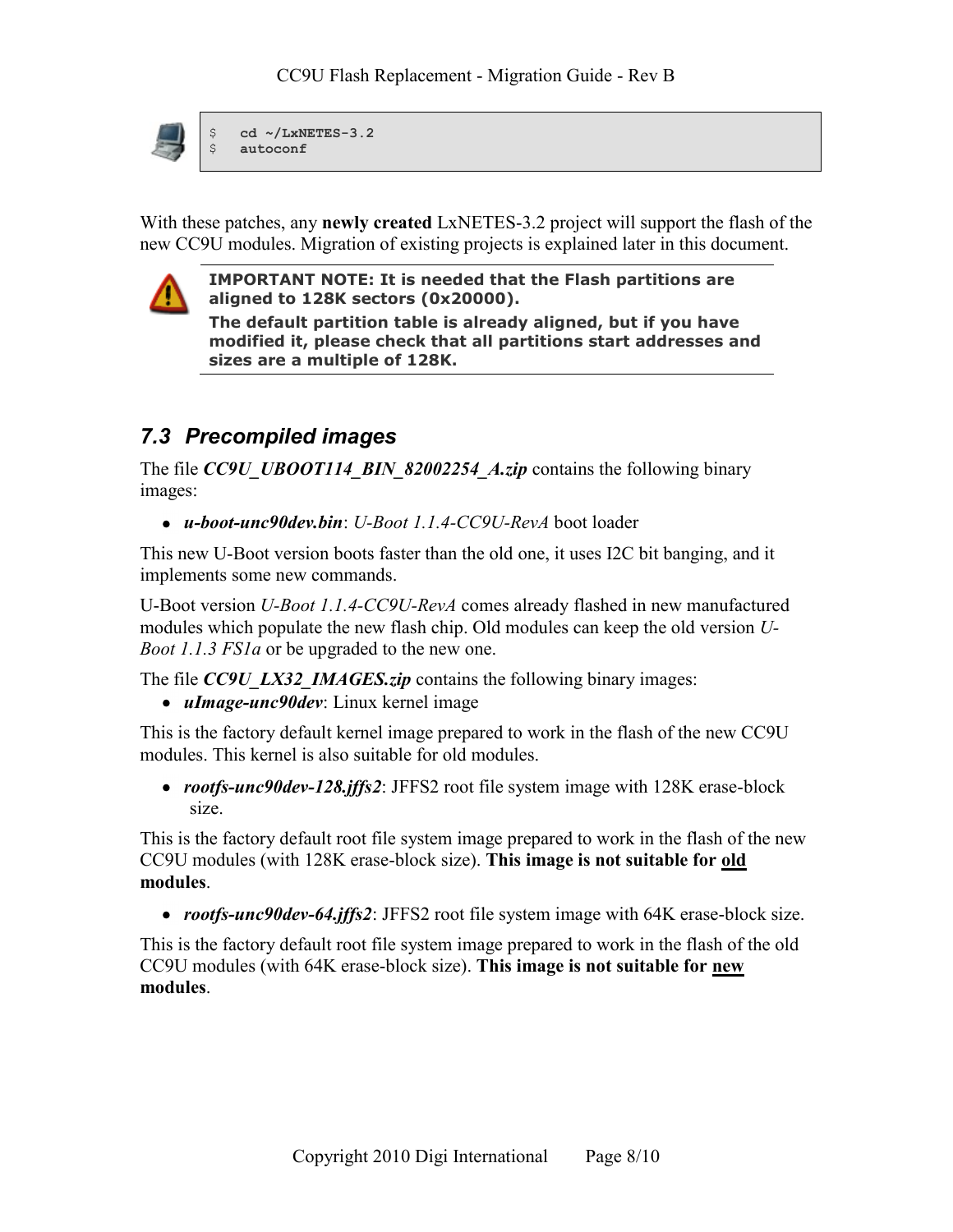### <span id="page-8-0"></span>**8 Software development**

#### <span id="page-8-1"></span>*8.1 New LxNETES-3.2 projects*

Once the LxNETES-3.2 patches are installed, a new project can be created in the standard way:

|    | cd /home/myusername/myprojects                                     |  |
|----|--------------------------------------------------------------------|--|
| S. | mkdir newProject                                                   |  |
| \$ | cd newProject                                                      |  |
|    | ~/LxNETES-3.2/configure --enable-platform=unc90dev [other-options] |  |

After compilation (make) and installation (make install), two root file system images will be created in your TFTP exposed folder:

- *rootfs-unc90dev-128.jffs2*: JFFS2 root file system image with 128K erase-block size. This image is prepared to work **only in new** CC9U modules.
- *rootfs-unc90dev-64.jffs2*: JFFS2 root file system image with 64K erase-block size. This image is prepared to work **only in old** CC9U modules.

The kernel that will be created (**uImage-unc90dev**) will contain the support for the new flash and is also suitable for old modules, as long as the partitions are aligned to 128K.

#### <span id="page-8-2"></span>*8.2 Migration of existing LxNETES-3.2 projects*

To add support for the new flash on existing LxNETES-3.2 projects, you need to reconfigure the project with the same options you created it in the past:



*To see the options the project was created with, see the file config.log before reconfiguring your project.*



\$ **cd /home/myusername/myprojects/oldProject** \$ **~/LxNETES-3.2/configure --enable-platform=unc90dev** *[other-options]*

After compilation and installation of the project, two root file system images will be created in your TFTPBOOT directory:

- *rootfs-unc90dev-128.jffs2*: JFFS2 root file system image with 128K erase-block size. This image is prepared to work **only in new** CC9U modules.
- *rootfs-unc90dev-64.jffs2*: JFFS2 root file system image with 64K erase-block size. This image is prepared to work **only in old** CC9U modules.

The kernel that will be created (**uImage-unc90dev**) will contain the support for the new flash and is also suitable for old modules, as long as the partitions are aligned to 128K.